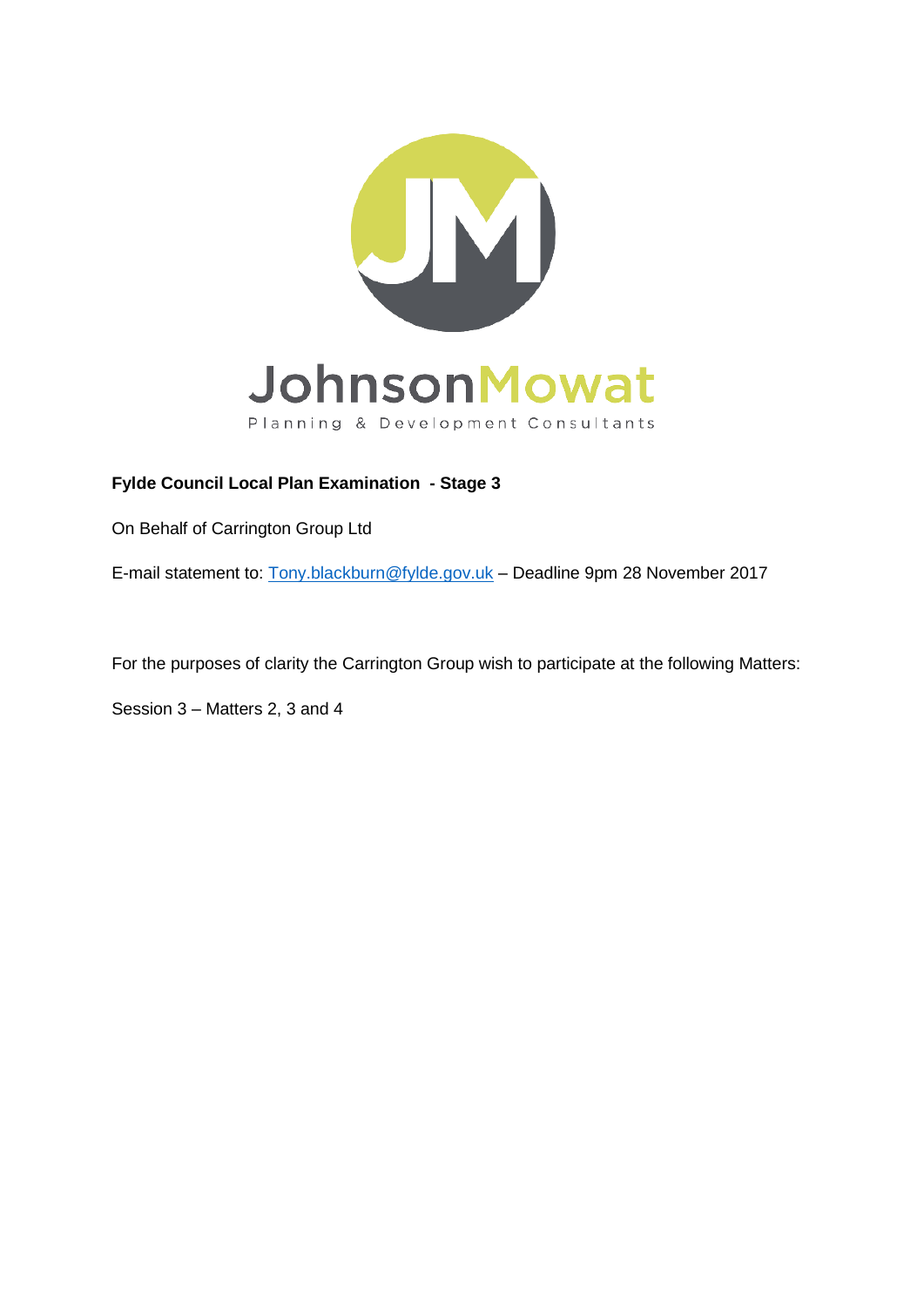### **Session 3**

### **Housing - Site Allocations, 5 Year Housing Land Supply and the Settlement Hierarchy**

### *Matter 1 – No Comment*

Matter 2 – It has been suggested that the 10% non-implementation rate should be applied to all sites with planning permission, not just small site; is this approach justified? What implications, if any would this have on housing supply, specifically the 5 year housing land supply, if it was applied across the board? Does evidence support the use of a higher 20% non-implementation rate for small sites?

### **Comments**

Planned housing trajectories should be realistic, accounting and responding to lapse rates, lead-in times and sensible build rates. This is likely to mean allocating more sites rather than less, with a good mix of types and sizes, and then being realistic about how fast they will deliver so that supply is maintained throughout the plan period.

Not every planning permission granted will translate into the development of homes. This could mean an entire site does not come forward, or delivery on a site can be slower than originally envisaged. It is thus not realistic to assume 100% of planning permission granted in any given location will deliver homes. Planning permissions can lapse for a number of reasons:

- The landowner cannot get the price for the site that they want;
- A developer cannot secure finance or meet the terms of an option;
- The development approved is not considered to be financially worthwhile;
- Pre-commencement conditions take longer than anticipated to discharge;
- There are supply chain constraints hindering a start; or
- An alternative permission is sought for the scheme after approval, perhaps when a housebuilder seeks to implement a scheme where the first permission was secured by a land promoter.

These factors reflect that land promotion and housebuilding is not without its risks.

A more practical issue is that Plans and housing land trajectories must adopt sensible assumptions, based on national benchmarks, or – where the data exists – local circumstances, to understand the scale of natural non-implementation.

The implications on housing supply are can only be positive. To accommodate a 10% or 20% lapse rate the Council will need to allocate additional sites in order to meet the housing requirement. However, if the lapse rate was proven to be less than the adopted percentage, this would result in additional dwellings being developed; an outcome supported by the Framework.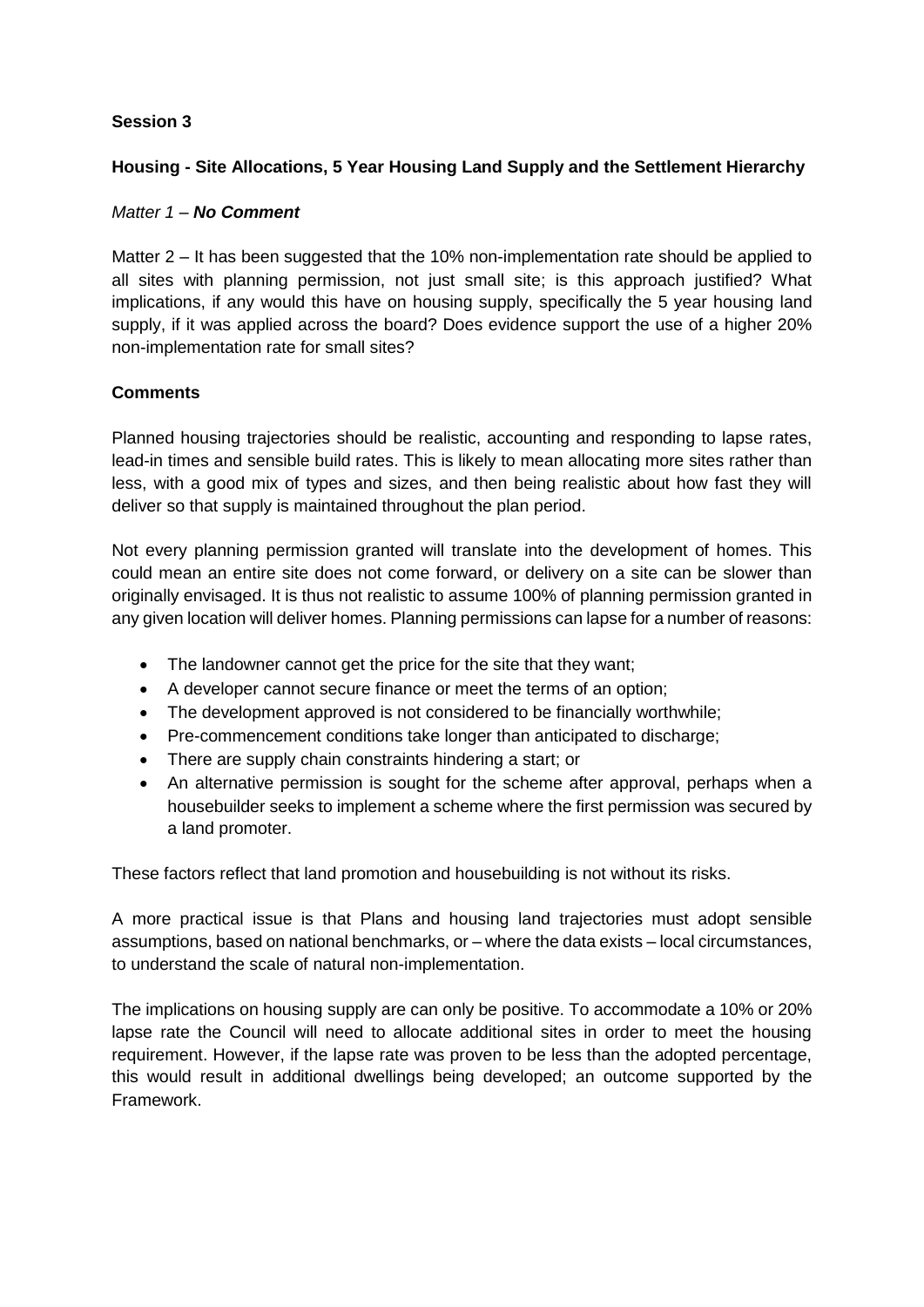Whilst some large sites will be needed address none delivery, there is also an opportunity to bring forward smaller sites to benefit SME's which will ultimately support the governments wider ambition to increase competition in the house building market $1$ .

which aligns with Government expectations withthat can be Housing requirements are a minimum therefore

Matter 3 – In my letter of 3 July 2017 I asked the Council for further clarification on their preferred approach to delivering the identified shortfall in housing delivery using the Liverpool method (across the plan period). In light of the Council's evidence on bringing sites forward for delivery and the availability of additional sites, is the use of the Liverpool method justified?

# **Comments**

The PPG firmly promotes the Sedgefield approach as the most appropriate method: *"Local Planning Authorities should aim to deal with any undersupply within the first 5 years of the plan period where possible. Where this cannot be met in the first 5 years, local planning authorities will need to work with neighbouring authorities under the Duty to Cooperate."* <sup>2</sup> The choice is not between Sedgefield and Liverpool, but between Sedgefield and re-distributing need to other authorities where it cannot be met in the 5 years.

Whilst it might be argued that the paragraph doesn't prevent the application of the Liverpool approach; the plain wording of the paragraph does not appear to support that interpretation.

I refer to the Fylde Council Housing Land Supply Trajectory Fylde Local Plan 2032 (Base Date 31 March 2017). In this trajectory it is the Councils position that 3,489 dwellings will be delivered between 1 April 2017 and 31 March 2022 this represents an increase of **162%** on the previous 6 years.

The Council can't have it both ways – it can't express unbridled confidence in the delivery of sites and at the same time promote the Liverpool method.

Derbyshire Dales recently tried to promote the use of the Liverpool method. The Inspectors Report<sup>3</sup> (13 November 2017) is very clear at §73 that:

*"the apportionment of the shortfall over the whole Plan period (the Liverpool approach) would not significantly boost the supply of housing to the same extent as using the Sedgefield approach so the latter should be used, particularly as the Council indicates that it has a 5 year supply applying Sedgefield".*

**.** 

 $1$  Autumn Budget 2017 – HC587 (November 2017)

<sup>2</sup> ID 3-035-20140306

<sup>3</sup> Report on the Examination of the Derbyshire Dales Local Plan – File Ref: PINS/P1045/429/7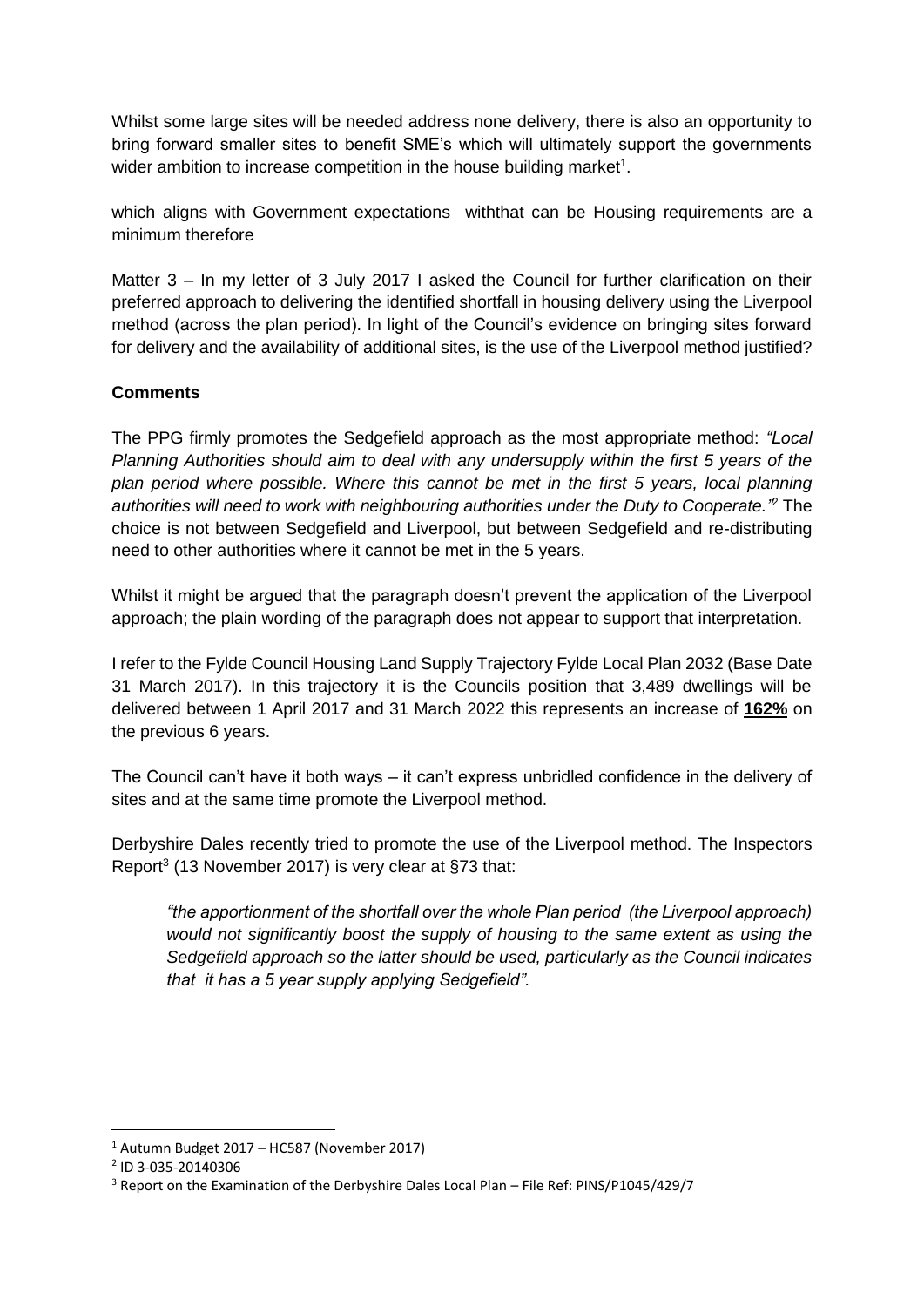Matter 4 – The Council in EL7.002 confirm that they have a 5 year housing land supply (5YHLS) whether Sedgefield (5.1 years) or Liverpool (6.4 years) is used. A recent Council planning policy statement (dated September 2017) produced for an appeal (PINS Ref: APP/M2325/W/16/3174723) indicates that the supply is now 4.9 years using the Sedgefield approach or 6.2 years using the Liverpool Method. Can the Council comment on their update and its implications for housing land supply within the plan? Will the housing provision have a reasonable prospect of delivering a 5 year housing land supply at the point of adoption of the plan.

## **Comments**

Planning Appeal PINS Ref: APP/M2325/W/16/3174723 was a successful Appeal (Hearing) submitted by Carrington Group Ltd.

Our position on the balance of the housing requirement and supply in Fylde for the period 1st April 2017 to 31st March 2022, is summarised at Table 5.1 below. It shows that should the Local Plan Inspector be minded to approve the Council's OAN figure of 415 dpa the Council's deliverable 5 year supply position is 4.31 years, not the 4.9 years claimed by the Council.

### **Table 5.1 – Balance of Requirement and Supply**

| OAN Plan Period Housing Requirement at 31 <sup>st</sup> March 2017                            | No. of dwellings |
|-----------------------------------------------------------------------------------------------|------------------|
| OAN plan period housing requirement 2011- 2031 (21 years) (415 dpa x                          | 8,715            |
| 21 years)                                                                                     |                  |
| OAN housing requirement between 1 <sup>st</sup> April 2011 and 31 <sup>st</sup> March 2017 (6 | 2,490            |
| years x 415 dpa)                                                                              |                  |
| Completions between 1 <sup>st</sup> April 2011 and 31 <sup>st</sup> March 2017 (6 years)      | 1,538            |
| Under delivery (shortfall) between $1st$ April 2011 and 31 <sup>st</sup> March 2016           | 952              |
| $(2,490 - 1,538)$                                                                             |                  |

| Five Year Housing Requirement at 31 <sup>st</sup> March 2017            | No. of dwellings |
|-------------------------------------------------------------------------|------------------|
| Annual housing requirement                                              | 415              |
| 5 year housing requirement and shortfall ((415 dpa x 5 years) + 952)    | 3,027            |
| Adjusted 5 year requirement including shortfall and 20% buffer (3,027 + | 3,632            |
| 20%                                                                     |                  |
| Adjusted annual housing requirement (3,632 / 5)                         | 726              |

| Five Year Supply at 31 <sup>st</sup> March 2017            | No. of dwellings |
|------------------------------------------------------------|------------------|
| Adjusted 5 year requirement including shortfall and buffer | 3,632            |
| Total Supply as set out in table 4.1 above                 | 3,132            |